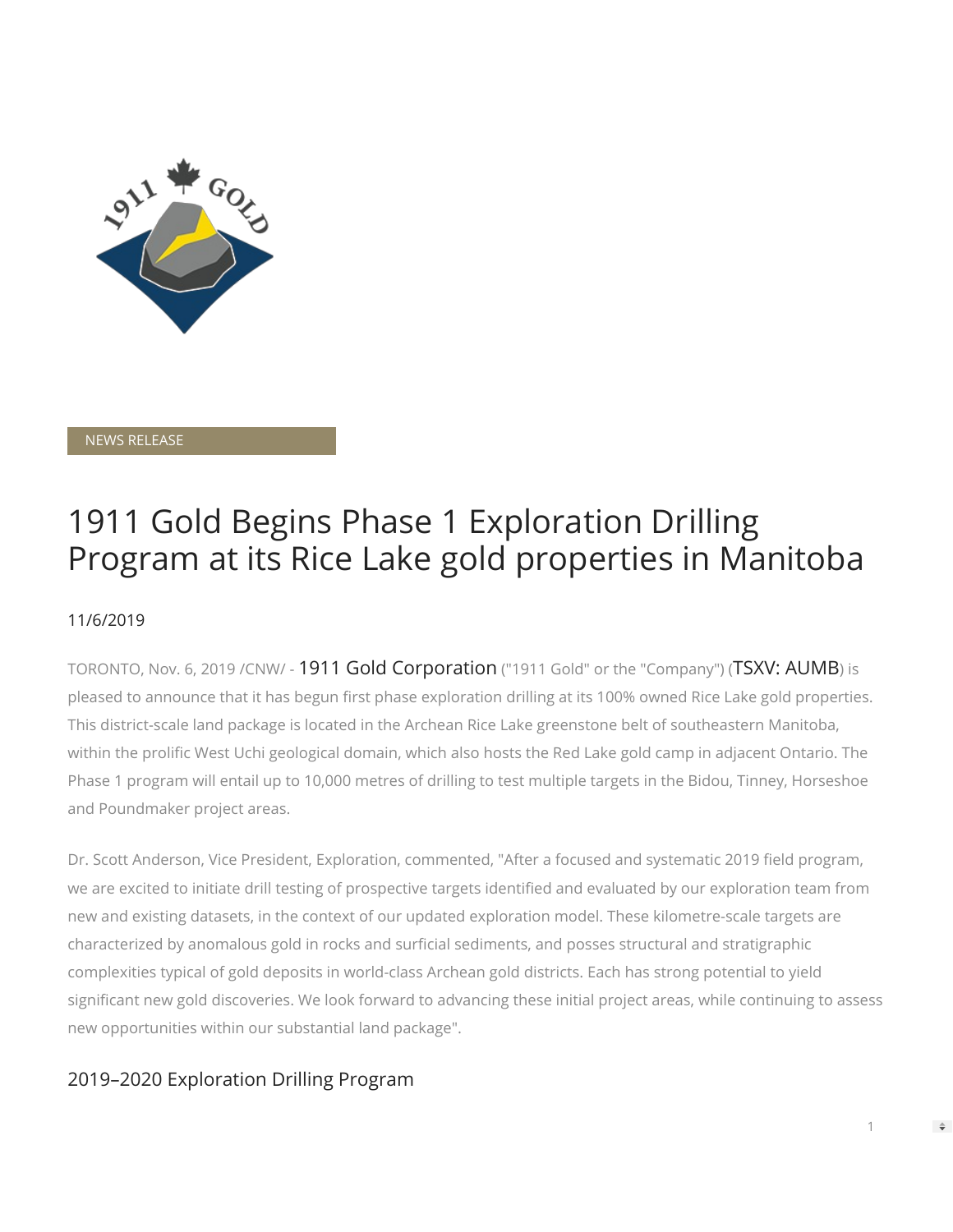Commencing in November 2019, the Company plans to drill up to 10,000 metres, consisting of 30–40 drill holes ranging from 150 to 400 metres in length, with the objective of testing well-constrained targets at the Bidou, Tinney, Horseshoe and Poundmaker project areas (Figures 1 and 2). Targets to be tested in these areas either have no record of historical drilling or have been subject to only shallow, localized drilling below historical showings, which generally did not test principal structures. New targets have been generated via compilation and integration of new and historical geological, geochemical, geophysical and remotely sensed (LiDAR) datasets.

**[Figure 1:](https://c212.net/c/link/?t=0&l=en&o=2633685-1&h=1504512305&u=https%3A%2F%2Fwww.1911gold.com%2Ffiles%2Fimages%2F2019%2FAUMB-PR-Nov-6-2019-Exploration-Update_Figure-1.pdf&a=Figure+1%3A)** Simplified geology of the Bidou and Tinney project areas, located approximately 30 km southeast of the True North mine and mill complex at Bissett, MB, showing major structures and the proposed drilling areas.

**[Figure 2:](https://c212.net/c/link/?t=0&l=en&o=2633685-1&h=2040806087&u=https%3A%2F%2Fwww.1911gold.com%2Ffiles%2Fimages%2F2019%2FAUMB-PR-Nov-6-2019-Exploration-Update_Figure-2.pdf&a=Figure+2%3A)** Simplified geology of the Horseshoe and Poundmaker project areas, located immediately northwest of the True North mine and mill complex at Bissett, MB, showing major structures and the proposed drilling areas.

#### Bidou project

The Company plans to test 4 targets (Bidou Shear, Bidou South, Janet and Midway) within a thick succession of basalt flows, layered gabbro sills and bedded sedimentary rocks that is intruded by quartz-feldspar porphyry dikes and cut by brittle-ductile shear zones. The project area, encompassing roughly 8 square kilometres, is located adjacent to the southeast margin of the Ross River pluton – a prominent asymmetric intrusion that occupies the core of the Rice Lake belt. The overall stratigraphic and structural setting of this project is directly analogous to that of the True North (Rice Lake) deposit, which is located on the opposite (northwest) margin of the pluton and has produced in excess of 2 million ounces of gold.

The Bidou Shear, Janet and Midway targets consist of gold bearing quartz veins in brittle-ductile shear zones controlled by porphyry dikes and gabbro sills within Fe-rich basalt, indicating potential for both chemical and structural traps at a variety of scales. Grab samples returned up to 22.9 g/t Au from the Bidou Shear and surficial geochemistry (humus) indicates that gold anomalies extend southeast along strike for approximately 500 m from the exposed portion of the shear, in an area with no documented historical drilling.

The Bidou South target consists of a 350 m thick differentiated sill (pyroxenite to anorthosite) that is cut by a series of shear zones that splay to the west-southwest off the Bidou Shear, as identified by bedrock mapping and interpretation of aeromagnetic and LiDAR datasets. Exposed subsidiary structures exhibit intense fabric development and carbonate-sericite±fuchsite alteration. Historical grab samples and new surficial geochemistry indicate anomalous gold on the flanks of pronounced topographic lows interpreted to delineate the main structures. The drill program is designed to test these previously-unexplored structures in several locations over a strike length of 1.5 km.

2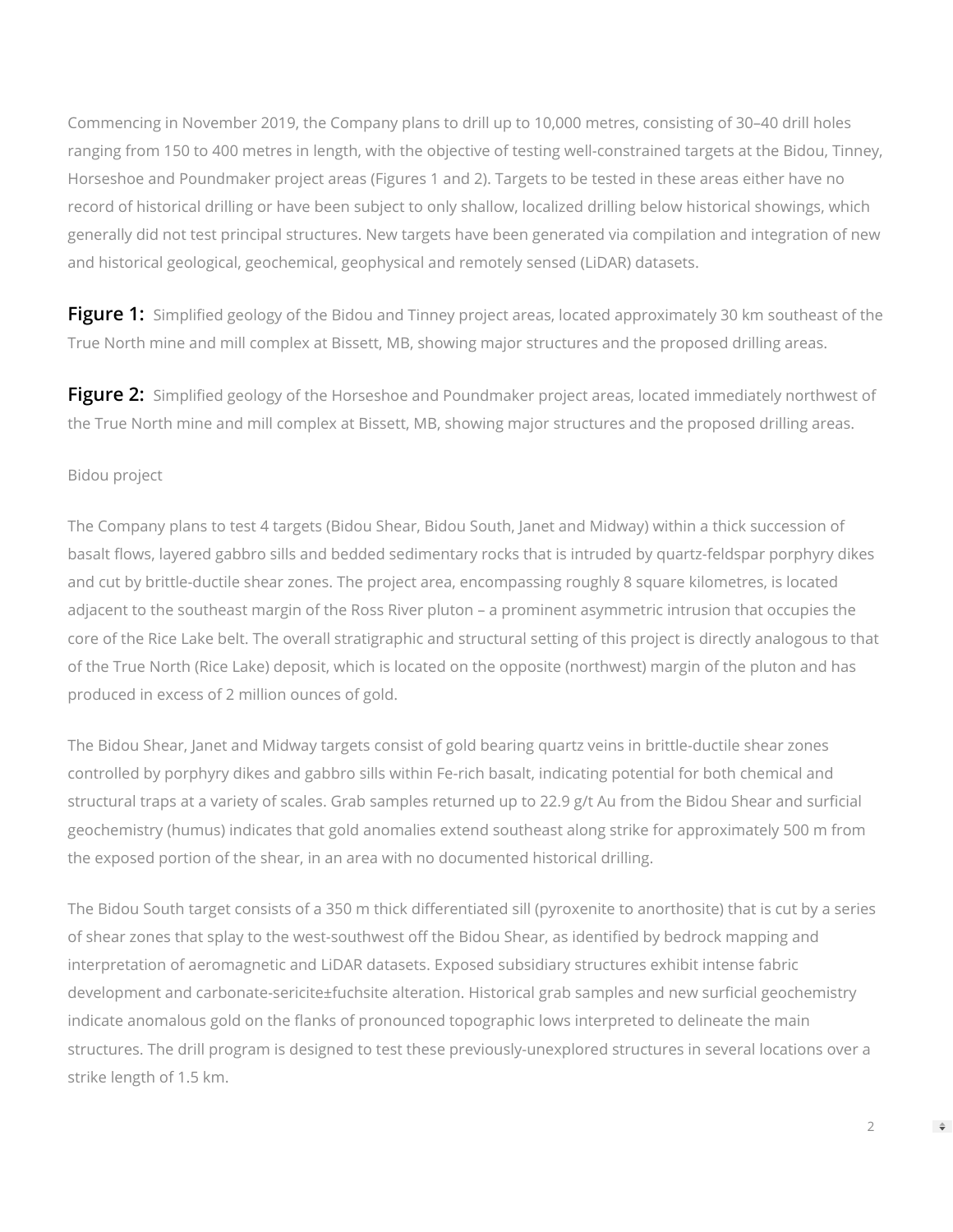#### Tinney project

In the Tinney project area, the Company plans to test 3 targets (Edna, Otter and Tinney) that are spatially associated with a thick feldspar-porphyry dike ('Gunnar porphyry') that cuts Fe-rich basalt flows and gabbro sills, and interflow sedimentary rocks, in the hinge of a regional scale fold referred to as the Beresford Lake anticline. The porphyry extends approximately 2.4 km along strike and, at its southern extent, hosts the Gunnar deposit, which produced approximately 100,000 ounces of gold (1936–1941) at a grade of ~12 g/t Au.

The targets comprise structural intersections between basalt flows, the Gunnar porphyry and shear zones of various orientations, in sites located down-plunge from shear and stockwork vein systems that returned high-grade values up to 114.2 g/t Au from grab samples. The planned drilling area is approximately 1 square kilometre in size; for comparison purposes, the footprint of the True North deposit, including the Cohiba, Hinge and 007 zones, is roughly 1.4 square kilometres.

#### Horseshoe project

The Company plans to drill test 3 subparallel structures, each with a strike length in excess of 1 kilometre, that cut and refract across the basal contact of the San Antonio assemblage – a distinct unit of coarse clastic sedimentary rocks that unconformably overlies the Rice Lake greenstone belt west of the True North deposit. The primary structures are unexposed and have not previously been tested by drilling. Surface grab and channel sampling of secondary, flanking structures returned local anomalous gold values and have a geometry and sense of movement that is identical to the most productive structures in the True North mine, located 4.5 km to the east along strike.

The San Antonio assemblage is comparable in most respects to the Timiskaming assemblage in the prolific Abitibi greenstone belt of Ontario and Quebec, and the overall geological and structural setting of these targets – located immediately beneath a Timiskaming-like sedimentary basin, in the core of a large-scale fold structure, on the flank of a crustal-scale fault (Figure 2) – are similar to the world-class Dome mine in the Timmins gold camp.

#### Poundmaker project

At the Poundmaker project, gold bearing quartz veins are hosted by northwest and subsidiary northeast-trending shear zones that appear to be controlled, at least in part, by mafic dikes in the Clinton-Poundmaker tonalite pluton. The principal shear, which extends more than 2.5 km along strike in a northwesterly direction, has returned highgrade gold values up to 104.8 g/t Au from grab samples of quartz-sulphide veins, most notably where the shear expands to 20 m in thickness.

Surficial geochemistry (humus) indicates potential gold bearing structures trending both parallel and transverse to

3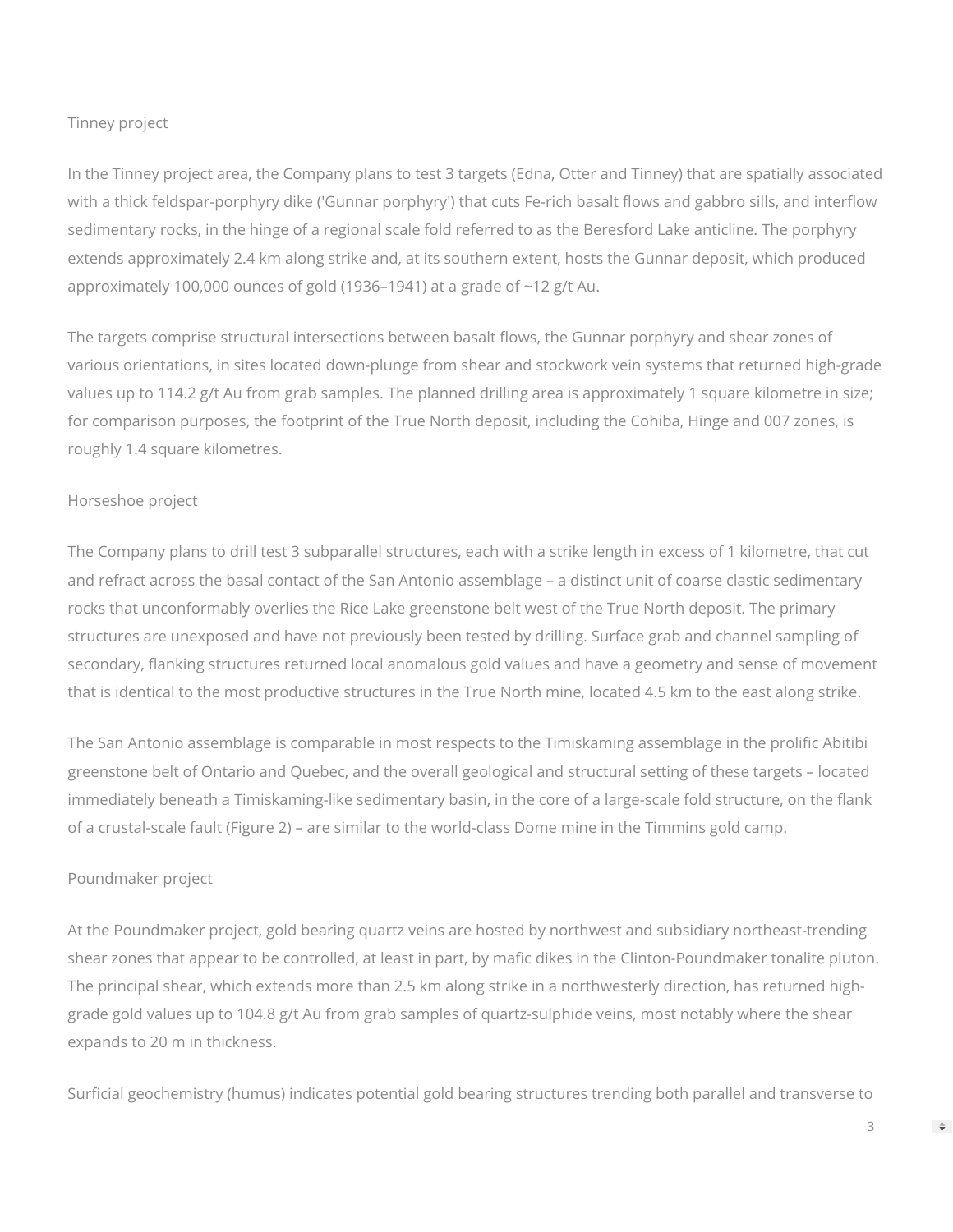the principal shear zone, as well as a potential extension of this structure along strike to the northwest, across a 200 m gap in exposure within which there is no record of historical drilling. The Company plans to test coincident gold anomalies and favourable structure within an area of approximately 1.2 square kilometres.

#### Other surface exploration

Geological fieldwork and surficial geochemistry sampling have also been completed at the Cryderman and Gold Horse projects in the Rice Lake greenstone belt, with initial results from the latter indicating potential for multiple gold bearing structures.

Planning is also currently underway for the 2020 field season, to further develop targets identified to date and expand the surficial geochemistry coverage. Surficial geochemistry has proven to be a key exploration tool based on orientation surveys completed in 2019, and will thus be optimized and applied to develop targets in other highly prospective, yet poorly exposed portions of the Rice Lake belt.

High-resolution aeromagnetic and LiDAR datasets acquired in 2019, covering roughly 21,500 and 13,400 hectares respectively, are also being utilized to define favourable structural settings in the eastern and western extents of the Company's 54,000 ha land package, and it is anticipated that additional projects will be added to the portfolio for the 2020 field season.

# QA/QC Protocols

Sample handling, preparation and analysis are monitored through the implementation of formal chain-of-custody procedures and quality assurance/quality control programs designed to follow industry best practices. Rock samples for gold assay are submitted to TSL Laboratories Inc. in Saskatoon, Saskatchewan, and are prepared by crushing to 70% passing 1.7 mm, riffle splitting to obtain 250 g aliquots, and pulverizing to 95% passing 106 microns. Pulps are analyzed by a 30 g fire assay and AAS finish. For assays above 10 ppm Au, a cut of the original pulp was re-assayed with a gravimetric finish. Certified standards, non-certified blanks and field duplicates are inserted into the sample stream at regular intervals, such that QA/QC accounted for about 10% of the total samples. Results are routinely evaluated for accuracy, precision and contamination. Surficial geochemistry samples are analyzed for 36 elements by Activation Laboratories Ltd. in Ancaster, Ontario, using the 'Ultratrace-1M' package (aqua regia, ICP-MS), and Actlab's in-house QA/QC protocol that includes blanks, duplicates, certified standards and control samples.

### Qualified Person Statement

Technical information in this news release has been reviewed and approved by Dr. Scott Anderson, Ph.D., P.Geo.,

4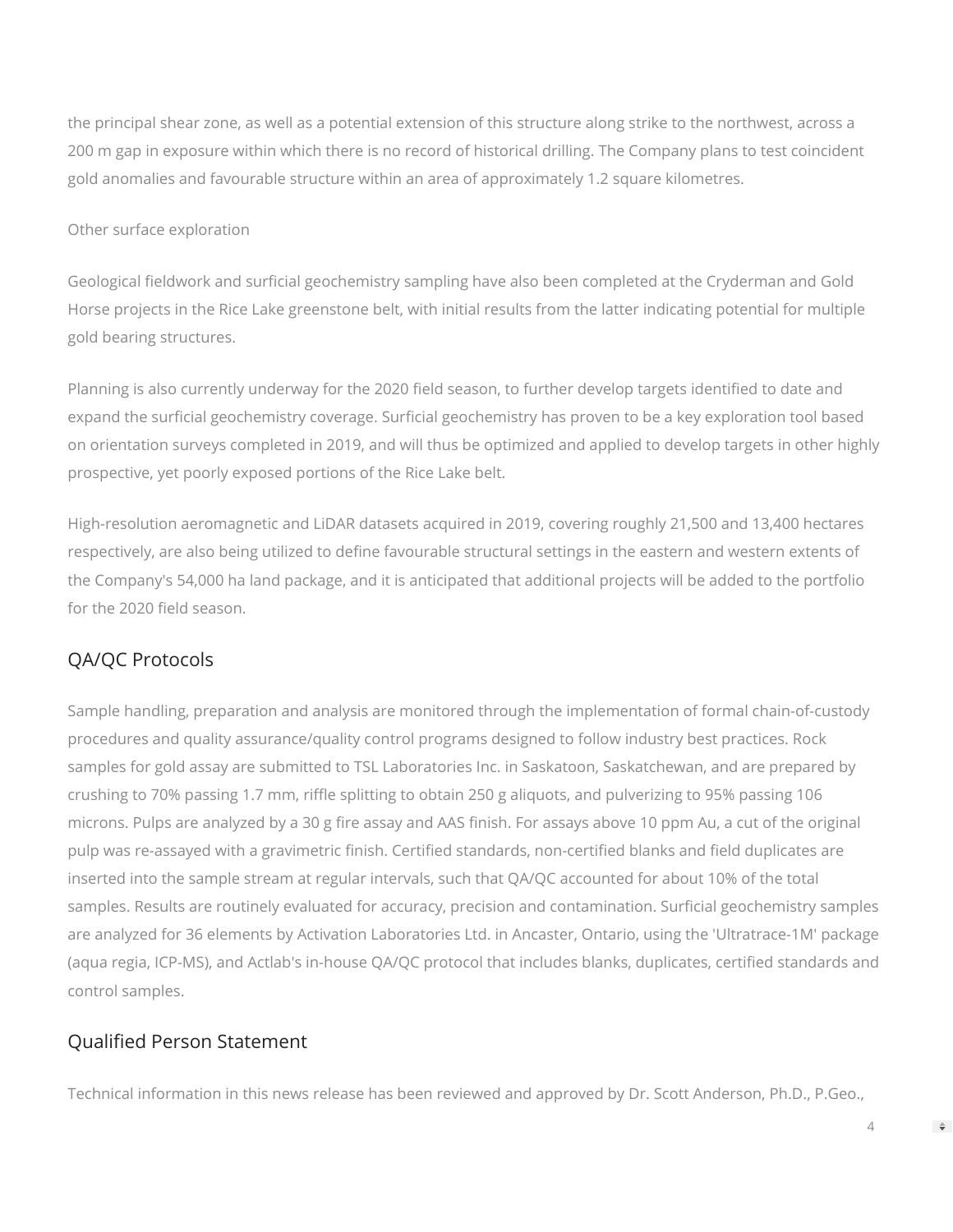the Company's Vice President, Exploration, and "Qualified Person" as defined by Canadian National Instrument 43-101 – Standards of Disclosure for Mineral Projects.

## About the Rice Lake greenstone belt

The Rice Lake greenstone belt is situated at the western extent of the Uchi Subprovince of the Archean Superior Province, approximately 150 kilometres northeast of Winnipeg, Manitoba and 110 kilometres west of Red Lake, Ontario. It represents the western extension of the Red Lake and Birch-Uchi greenstone belts in Ontario, which have collectedly produced in excess of 30 million ounces of gold. Like the Red Lake belt, the Rice Lake belt records more than 300 million years of magmatism, sedimentation and orogenic activity along the south margin of the North Caribou Terrane – the ancient nucleus of the western Superior Province. Additionally, the Rice Lake belt is bounded by crustal-scale faults and contains fault-controlled basins of 'Temiskaming-like' clastic sedimentary rocks, which are important empirical guides to areas of high potential for orogenic gold deposits of the type found elsewhere in the Superior Province, most notably in the Timmins camp (Abitibi greenstone belt) in Ontario.

# About 1911 Gold Corporation

1911 Gold is a junior gold producer and explorer that owns the True North mine and mill complex, and is reprocessing historic tailings on a seasonal basis. In addition to operating True North at Bissett, Manitoba, 1911 Gold holds approximately 54,000 hectares of highly prospective land within and adjacent to the Rice Lake greenstone belt. 1911 Gold believes its land package is a prime exploration opportunity, with potential to develop a mining district centred on its True North facility. The Company also owns the Tully project near Timmins, Ontario, and intends to focus on both organic growth opportunities and accretive acquisition opportunities in North America.

1911 Gold's True North complex and exploration land package are located within the traditional territory of the Hollow Water First Nation, signatory to Treaty No. 5 (1875-76). 1911 Gold looks forward to maintaining open, cooperative and respectful communication with the Hollow Water First Nation in order to build mutually beneficial working relationships.

ON BEHALF OF THE BOARD OF DIRECTORS

Ron Clayton President and CEO

## CAUTIONARY STATEMENT REGARDING FORWARD-LOOKING INFORMATION

5